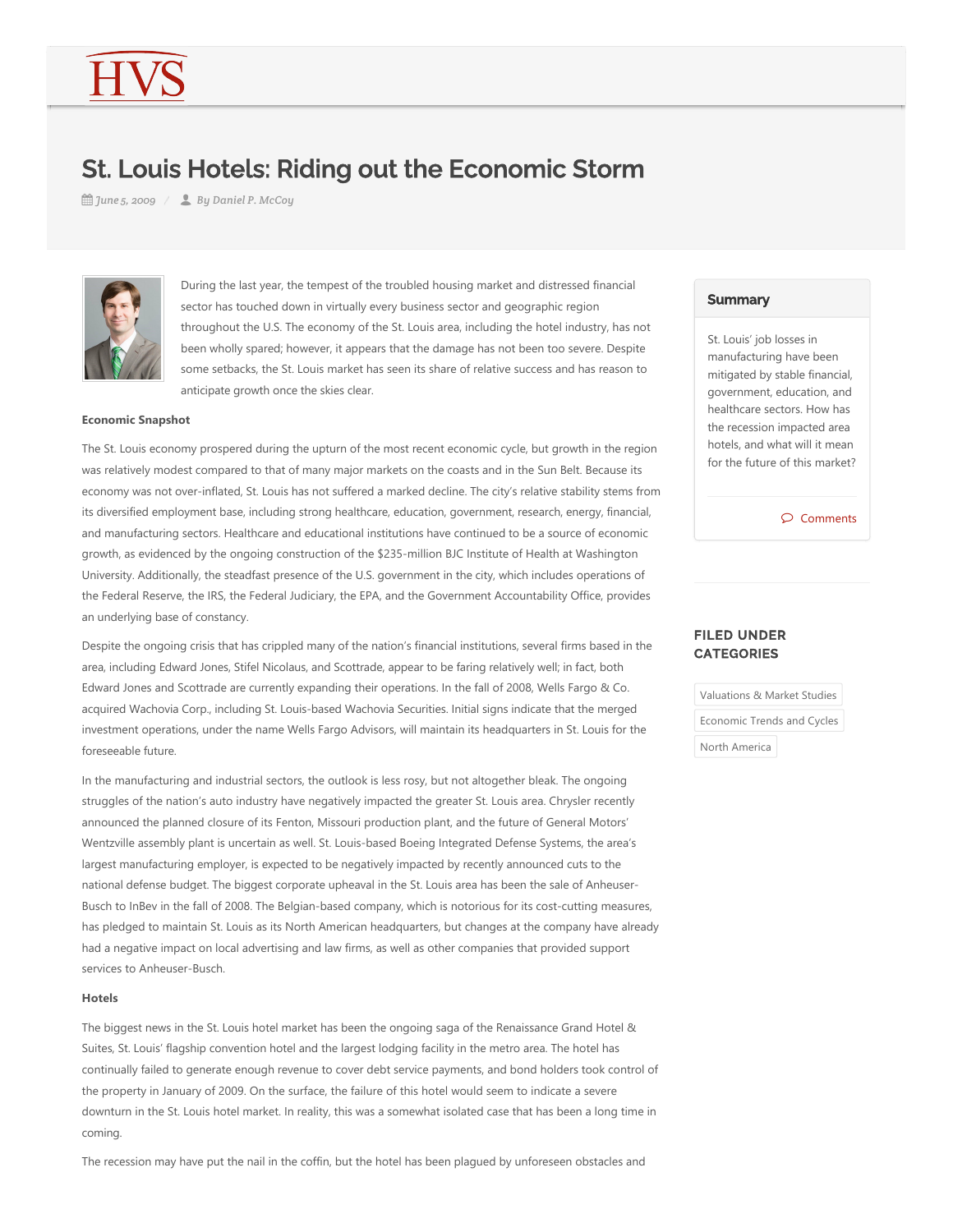unrealistic expectations since before it opened. The construction of the hotel was delayed and over budget; as a result, the property opened in 2003 during a recessionary market with a high debt load. The original revenue projections that were used to justify construction costs were based on excessively optimistic projections of future convention activity that never materialized. Original studies projected convention‐center‐generated room nights to nearly double in four years, from 500,000 in 2000 to 800,000 by 2004.<sup>1</sup> Since 2003, the year the Renaissance opened, annual room nights have increased at a pace much slower than those expectations, topping 550,000 in 2008 (see table below).

| Year* | Number of<br>C onventions | Percent<br>Change | <b>Room Nights</b><br><b>Generated</b> | Percent<br>Change |
|-------|---------------------------|-------------------|----------------------------------------|-------------------|
| 2003  | 35                        |                   | 390.294                                |                   |
| 2004  | 34                        | $(2.9)$ %         | 405,360                                | 3.9%              |
| 2005  | 41                        | 20.6              | 429,763                                | 6.0               |
| 2006  | 56                        | 36.6              | 500.163                                | 16.4              |
| 2007  | 55                        | (1.8)             | 524.430                                | 4.9               |
| 2008  | 45                        | (18.2)            | 554,031                                | 5.6               |

Source: St. Louis Convention & Visitors Commission

The inability to draw projected convention attendance and meet forecasted occupancy levels at the Renaissance was directly tied to unforeseen changes at Lambert‐St. Louis International Airport. In 2003, American Airlines drastically reduced its presence at the airport. As a result, St. Louis lost non‐stop service to numerous domestic and foreign destinations; passenger traffic levels plummeted and have not yet recovered (see table below).

| Table 2 | <b>Airport Statistics</b> |                             |                    |                     |
|---------|---------------------------|-----------------------------|--------------------|---------------------|
|         | Year                      | Passenger<br><b>Traffic</b> | Percent<br>Change* | Percent<br>Change** |
|         | 1999                      | 30.188.973                  |                    |                     |
|         | 2000                      | 30,558,991                  | 1.2%               | 1.2%                |
|         | 2001                      | 26.695.019                  | $-12.6$            | $-6.0$              |
|         | 2002                      | 25,626,114                  | $-4.0$             | $-5.3$              |
|         | 2003                      | 20.431.132                  | $-20.3$            | $-9.3$              |
|         | 2004                      | 13.405.988                  | $-34.4$            | $-15.0$             |
|         | 2005                      | 14.697.263                  | 9.6                | $-11.3$             |
|         | 2006                      | 15,289,719                  | 4.0                | $-9.3$              |
|         | 2007                      | 15.384.556                  | 0.6                | $-8.1$              |
|         | 2008                      | 14,431,471                  | $-6.2$             | $-7.9$              |

\*\* Annual average compounded percentage change from first year of data

Source: Lambert-St. Louis International Airport

The loss of airline passengers and lackluster convention attendance impacted nearly every hotel in the region, yet most properties were able to adjust. In contrast, the excessive debt load of the Renaissance proved insurmountable, as the hotel never became a profitable operation and quickly slipped into default when the market took a downturn in 2008. Despite its ill fate, the Renaissance is an elegantly designed, well‐run property. The current situation should provide an opportunity for a new owner to step in with a more manageable debt load and turn the hotel into a profitable operation.

Overall, the St. Louis hotel market has been negatively impacted by the ongoing economic downturn, but not devastated. Information from the 2008 HVS Hotel Valuation Index, a measure of relative hotel values for the top 65 markets in the U.S., indicates that St. Louis has historically been the most stable market since 1997(see table below).<sup>2</sup>

| Table 3 | <b>Hotel Valuation Statistics</b> |                                       |                   |                           |                   |
|---------|-----------------------------------|---------------------------------------|-------------------|---------------------------|-------------------|
|         | Year                              | Per Room<br>Value<br><b>St. Louis</b> | Percent<br>Change | Per Room<br>Value<br>U.S. | Percent<br>Change |
|         | 1998                              | \$46,707                              |                   | \$59,916                  |                   |
|         | 1999                              | 47.843                                | 2%                | 61.138                    | 2%                |
|         | 2000                              | 52.887                                | 11                | 68.914                    | 13                |
|         | 2001                              | 45,439                                | $-14$             | 52.291                    | $-24$             |
|         | 2002                              | 51.126                                | 13                | 51.815                    | -1                |
|         | 2003                              | 43.471                                | $-15$             | 51.395                    | -1                |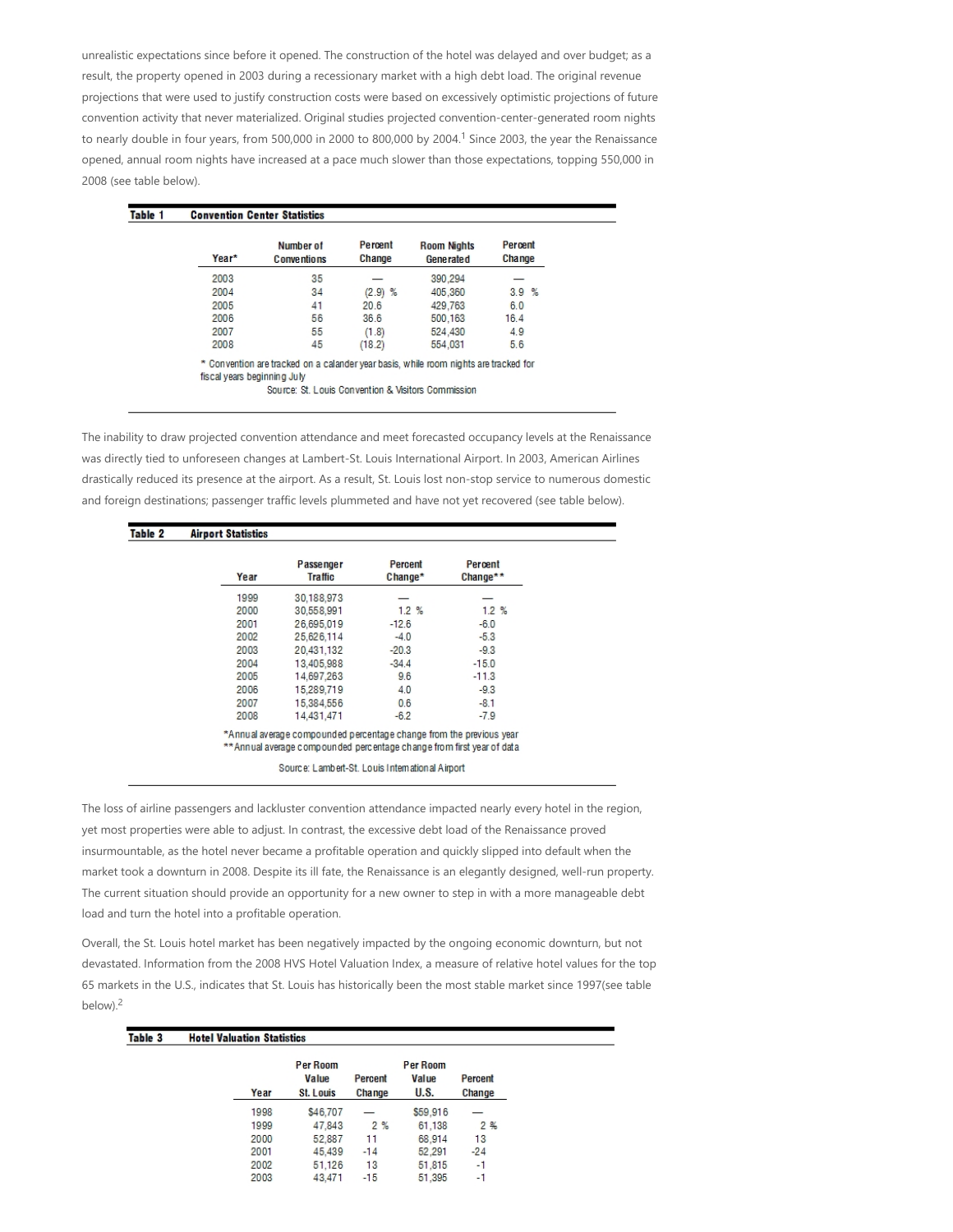| 2004<br>2005                   | 48.252<br>56.581 | 11<br>17   | 65,497<br>82.164                                                                                                                                                                                                                                                                                                                                    | 27<br>25   |
|--------------------------------|------------------|------------|-----------------------------------------------------------------------------------------------------------------------------------------------------------------------------------------------------------------------------------------------------------------------------------------------------------------------------------------------------|------------|
| 2006<br>2007                   | 63.548<br>61.665 | 12<br>$-3$ | 99.773<br>94.668                                                                                                                                                                                                                                                                                                                                    | 21<br>$-5$ |
| Resulting Index of Volatility* |                  |            |                                                                                                                                                                                                                                                                                                                                                     |            |
| St. Louis                      | 12%              |            |                                                                                                                                                                                                                                                                                                                                                     |            |
| <b>United States</b>           | 15%              |            |                                                                                                                                                                                                                                                                                                                                                     |            |
|                                |                  |            | * The volatility index determines the standard deviation in market<br>per-room value changes since 1998, and divides this standard<br>deviation by the overall average per-room value of a market during<br>the same period. The higher the percentage (or volatility index), the<br>more volatile per-room values are in a market, and vice versa. |            |

Source: HVS

Additionally, in comparison to the other top 25 markets in the country, St. Louis appears to be performing relatively well in 2009, as evidenced by the Smith Travel Research Weekly Hotel Reports for the month of March (see table below).

| Table 4 |                       | Smith Travel Research RevPAR Data for March 2009                      |                                                       |                                                                      |
|---------|-----------------------|-----------------------------------------------------------------------|-------------------------------------------------------|----------------------------------------------------------------------|
|         | Week<br><b>Ending</b> | <b>St. Louis RevPAR</b><br><b>Change from</b><br><b>Previous Year</b> | <b>Rank Amoung</b><br><b>Top 25</b><br><b>Markets</b> | <b>National RevPAR</b><br><b>Change from</b><br><b>Previous Year</b> |
|         | March 7               | $-14.9%$                                                              |                                                       | $-23.0%$                                                             |
|         | March 14              | $-10.7$                                                               |                                                       | $-25.1$                                                              |
|         | March 21              | 5.2                                                                   |                                                       | $-12.3$                                                              |
|         | March 28              | $-4.1$                                                                | 3                                                     | $-20.0$                                                              |

Of course, since national RevPAR is expected decline approximately 12% in 2009, "relatively strong" performance is not in itself a reason to celebrate.<sup>3</sup> Hotels that may have difficulty surviving the downturn include: aging properties that require renovations, recently opened properties with high debt loads, and under‐performing properties with pending mortgage maturities. St. Louis hoteliers should nonetheless maintain hope that performance declines will be manageable, particularly at well-established, well-run properties.

#### **The Demand Story**

A number of broad trends and specific circumstances provide further indication of relatively mild declines for the St. Louis market in 2009 and hint at what recovery might look like in the years to come. In 2008, markets across the country, St. Louis included, suffered from significant occupancy declines. In the spring of 2008, the St. Louis market began to experience declines within the transient commercial segment, as area corporations trimmed travel budgets and curtailed travel needs. High gas prices in the summer of 2008 added additional downward pressure on demand levels, as reduced leisure travel to and through the area resulted in a lackluster summer travel season. In the fall, as seasonal leisure travel slowed and corporate transient demand remained depressed, the bottom fell out of the national economy leading to further deterioration. Nationally, negative publicity over extravagant corporate junkets caused cancellations of meetings and conferences across the country; the resulting demand declines were most pronounced in the luxury segment and at resort‐style properties. While St. Louis has relatively limited exposure to these segments, it was impacted, although not as severely as many other markets.

This was confirmed by Kathleen "Kitty" Ratcliffe, Director of the St. Louis Convention and Visitors Commission, in a recent interview published in the St. Louis Business Journal.<sup>4</sup> She indicated that while the convention center has experienced a number of cancellations, the impact has not been severe. As a relatively modest and low‐cost destination, events held in the region do not have the appearance of opulence that has been vilified in the media. Additionally, several major events that took place in early 2009, including the NCAA Wrestling Tournament and the NCAA Women's Final Four, have helped limit demand declines in the group segment.

According to several local hotel operators, demand levels appear to be stabilizing in the spring of 2009. Transient demand from non‐leisure sources continues to be depressed, but has not fallen significantly since 2008. However, this segment has become much more rate-sensitive as travel planners shop around for the best deals. Within the group segment, cancellations have reportedly been relatively isolated. Corporate meeting planners have been willing to accept upgraded or discounted food and beverage packages, rather than being overly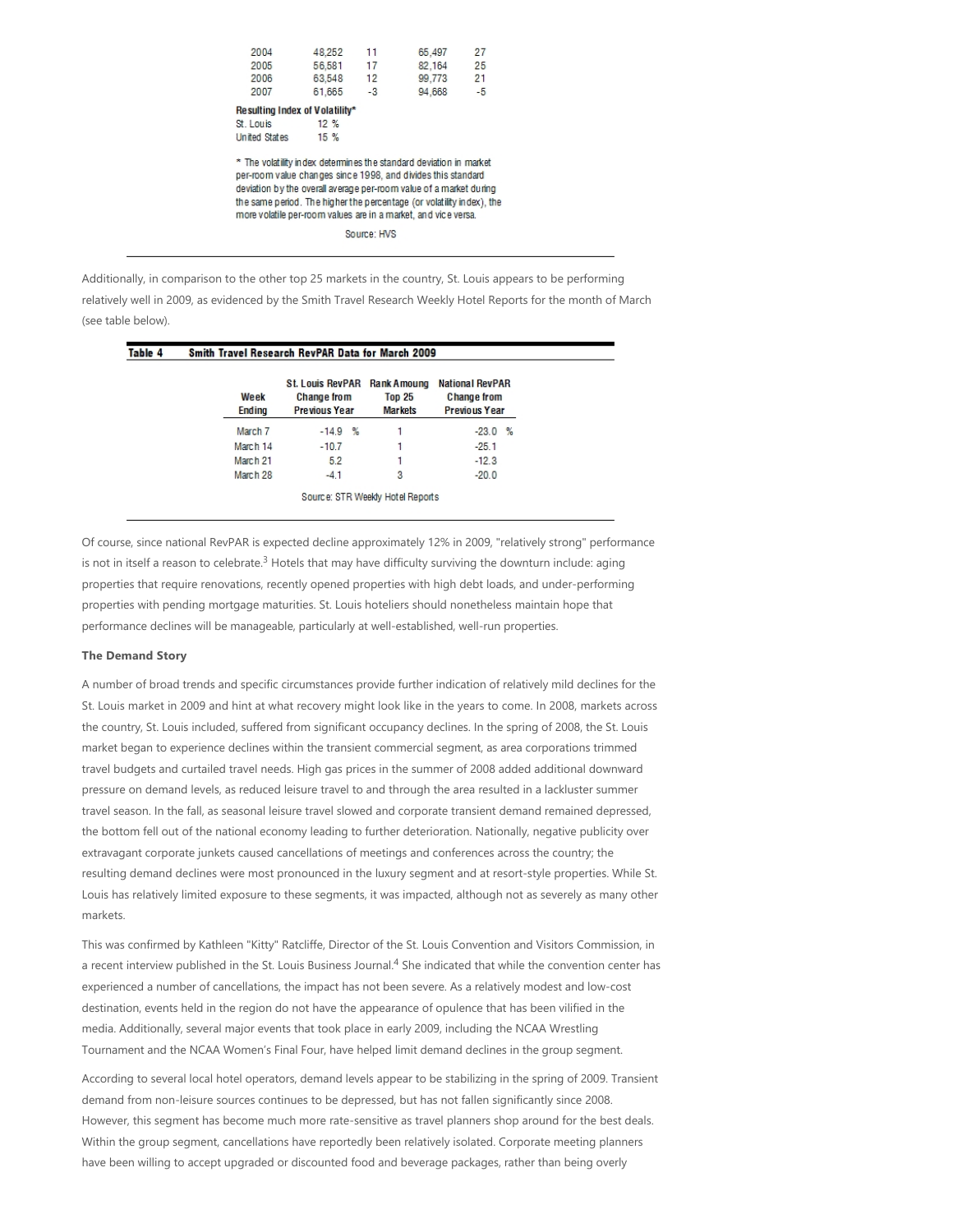aggressive in negotiating room rates. Demand from the leisure segment is reportedly picking up, resulting in a cautiously optimistic outlook for the summer season. With gas prices remaining well below 2008 levels, local attractions and special events, such the Major League Baseball All‐Star Game, should draw significant levels of regional tourism this summer.

## **The Supply Factor**

The ongoing recession in the national hotel industry has been largely driven by reduced demand rather than increased supply. As such, many industry insiders anticipate that national hotel performance should improve rather quickly when the economy recovers and demand levels rebound. St. Louis has run counter to this trend, with less dramatic demand decreases but a relatively significant expansion of the local rooms supply during the last several years.

Since 2005, 32 hotels have opened in the St. Louis market and nine more are currently under construction and slated to open in 2009. This growth represents 5,053 net new rooms and a 14.8% supply increase from 2005 through 2009. As illustrated by the chart below, supply in the St. Louis market has grown somewhat faster than the national average, indicating that a slower, more drawn out recovery may be in store for the greater St. Louis area. With that being said, the timing and speed of recovery will vary from submarket to submarket in the region, depending on the strength of proximate demand generators and the level of local supply growth.

| Table 5 | <b>National vs. St. Louis Supply Increases</b> |
|---------|------------------------------------------------|
|         |                                                |

| Year       | <b>National Rooms</b><br><b>Supply Increase</b> | <b>Percent of Prior</b><br>Year's Total<br><b>Supply</b> | St. Louis<br><b>Rooms Supply</b><br>Increase | <b>Percent of Prior</b><br><b>Year's Total</b><br>Supply |
|------------|-------------------------------------------------|----------------------------------------------------------|----------------------------------------------|----------------------------------------------------------|
| 2005       | $-8.000$                                        | $-0.2%$                                                  | 841                                          | 2.5%                                                     |
| 2006       | 34.000                                          | 0.8                                                      | 898                                          | 26                                                       |
| 2007       | 83,000                                          | 1.9                                                      | 618                                          | 1.7                                                      |
| 2008       | 121,000                                         | 2.6                                                      | 1.295                                        | 3.6                                                      |
| $2009*$    | 110.000                                         | 2.4                                                      | 1.401                                        | 3.7                                                      |
| Total**    | 340,000                                         | 7.8%                                                     | 5.053                                        | 14.8%                                                    |
| *Projected | ** Total percent change from 2004 level         |                                                          |                                              |                                                          |
|            |                                                 | Source: STR & HVS                                        |                                              |                                                          |

## **Conclusion**

Overall, the St. Louis economy and hotel market have been negatively impacted by the ongoing economic turmoil, but few hotels are boarding up their windows. Some of the city's economic sectors are stable or strengthening; others face uncertain futures. Depressed demand levels are anticipated for the remainder of 2009; however, it appears that recent declines are stabilizing. The extent of recent supply growth in the region is expected to result in an extended period of absorption and recovery as demand levels rebound. As such, the St. Louis area hotel market should continue to perform much as it has done in the past, with less dramatic cyclical peaks and valleys than are seen in many other markets across the country.

<sup>1</sup> 2004, August 31. Moody's cuts bond ratings on Renaissance hotels. The St. Louis Business Journal.

 $^2$  The Hotel Valuation Index (HVI) tracks hotel values in 65 major markets and the United States as a whole. Created in 1987 by HVS, the HVI is derived from an income capitalization approach, utilizing market area data provided by Smith Travel Research (STR) and historical operational information from HVS' extensive

global experience in hotel feasibility studies and valuations. Based on HVS' experience of real-life hotel financing structures appropriate valuation parameters

are applied for each market, including loan‐to‐value ratios, real interest rates, and equity return expectations.

<sup>3</sup> HVS. U.S. Hotel Trends - Yesterday, Today, and Tomorrow.

<sup>4</sup> Ave, Melanie.(2009, April 3). Convention cancellations become more common in St. Louis. The St. Louis Business Journal.

Jackson, Margaret.(2004, April 9). (Un)Conventional St. Louis. The St. Louis Business Journal.